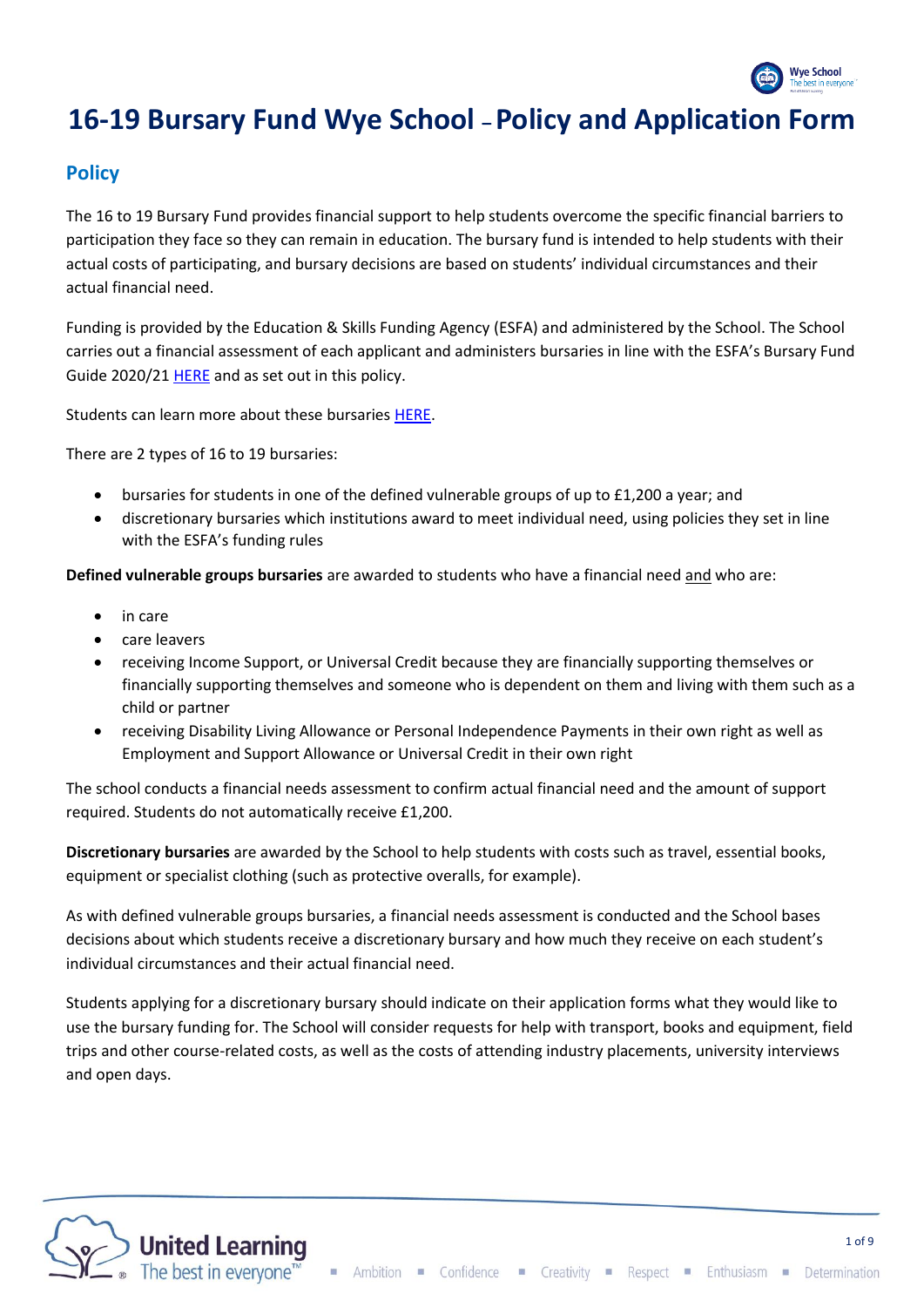

# **Eligibility and Application Process**

For all bursaries, students must be aged 16 or over but under 19 at 31 August 2021 to be eligible for help from the bursary fund in the 2021 to 2022 academic year (31 August 2022 for the 2022 to 2023 academic year). Students aged 19 or over are only eligible to receive a discretionary bursary if they are continuing on a study programme, they began aged 16 to 18, or if they have an Education, Health, and Care Plan. Students must also meet the residency criteria in the ESFA funding regulations for post-16 provision.

Once you have applied, the School will assess your application in line with the eligibility criteria set out here and will let you know if your application has been successful. If your application is successful, you will be issued with an award letter confirming the amount and type of support you have been awarded and setting out any payment conditions.

Rather than paying money into your bank account, the School may decide to provide some or all of your award as 'in kind' support – this means that they will purchase the resources you require, such as a bus pass or books, on your behalf.

Students who meet the criteria for bursaries for vulnerable groups are not entitled to a bursary if they do not have financial needs and/or their financial needs are covered from other sources.

Please use the relevant form below to apply for either the vulnerable groups bursary of the discretionary bursary. All applications will be treated in strict confidence.

# **Timing**

Your application should be submitted by **1 st March 2022**. It will be reviewed by the Bursary Committee which is made up of Head of Sixth Form, Finance Officer and VP. Students will be notified as soon as possible of the outcome.

The School will set aside 20% of its Discretionary Bursary allocation to accommodate changes in circumstance and to ensure that requests for funding from students received after 1<sup>st</sup> March 2022 can be considered. Students facing financial hardship at any time during the academic year should apply using the form set out below.

# **Conditions**

The School reserves the right to withhold the bursary if students fail to meet expectations for attendance and behaviour. Unless exceptional circumstances apply, attendance should be at least 95% and LI should be recorded as at least satisfactory.

Please be aware that the School will stop any payments where a student has been absent for a period of four continuous weeks or more (excluding holidays) and where students have decided to withdraw from a study programme.

Where the School purchases books or equipment, students may be asked to return these at the end of their study programme. On other occasions, the School may insist bursary payments are spent only on the support that has been identified as necessary to help a student participate in education. These details will be specified in the student's award letter.

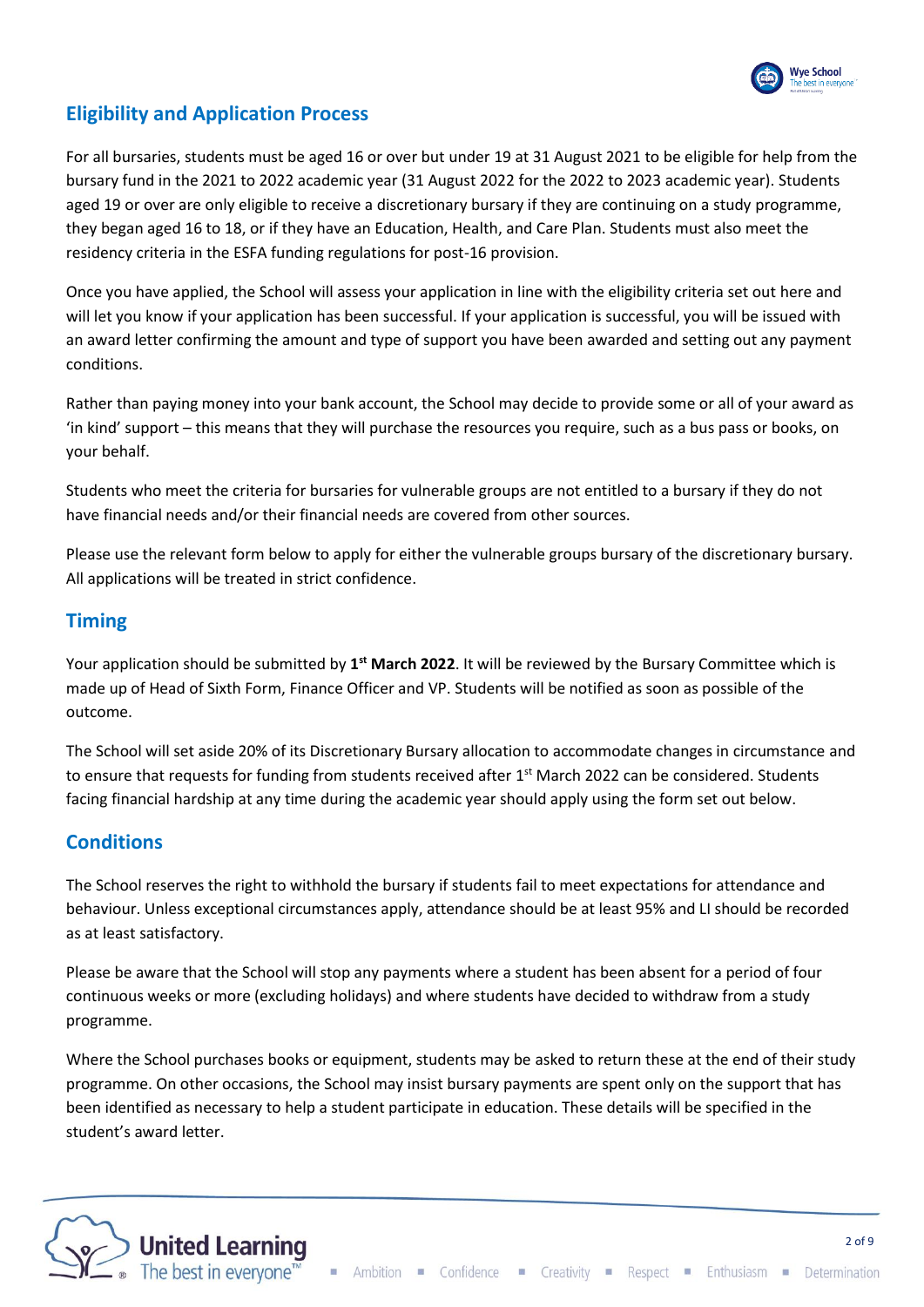

Please note that when you apply for a bursary you are asked to confirm that the evidence you have provided is correct and complete to the best of your knowledge and belief. Supporting documentation must also be provided to establish financial need, as set out in the application forms below. Giving false or incomplete information that leads to incorrect/overpayment may result in future payments being stopped and any incorrectly paid funds being recovered. This might also result in a referral to the police with the possibility of the student and/or their family facing prosecution.

You must inform the School in writing if, after you are awarded a bursary, there is any material change in your personal or financial circumstances.

All information submitted by students will be treated in confidence and held securely.

### **Assessment Criteria**

The School follows the ESFA's guidance in relation to eligibility criteria, and as part of that conducts a financial assessment of all applicant students. The evidence you will need to provide in relation to each bursary is clearly set out in the relevant application form. The School is looking to establish that you are in financial need and, in relation to the discretionary bursary, that you are in need of specific items or services relating to your education that you would otherwise need to pay for in order to participate.

The School bases its decisions in relation to both types of bursary award on students' individual circumstances and actual financial need. Awards will vary from student to student and will depend on, for example, household income, requirements of the study programme, distance required to travel to School and available transport options, the number of dependent children within a student's household, relevant participation needs, and any other relevant home circumstances.

#### **Complaints**

Any student or parent who is unhappy with the School's handling of an application for bursary funding should contact the Principal's PA in the first instance: Her email address is as follows: Caroline.castle@wyeschool.org.uk

#### **Exceptional Circumstances**

The School recognises that it is not possible to cover every eventuality in this policy. In exceptional circumstances, students and parents / carers may apply in writing to Jo Gowen (jo.gowen@wyeschool.org.uk) for a discretionary bursary. Such applications should outline the specific circumstances and provide supporting documentation. A decision will be taken by the Bursary Committee at the sole discretion of the School and will be dependent on funds being available.]

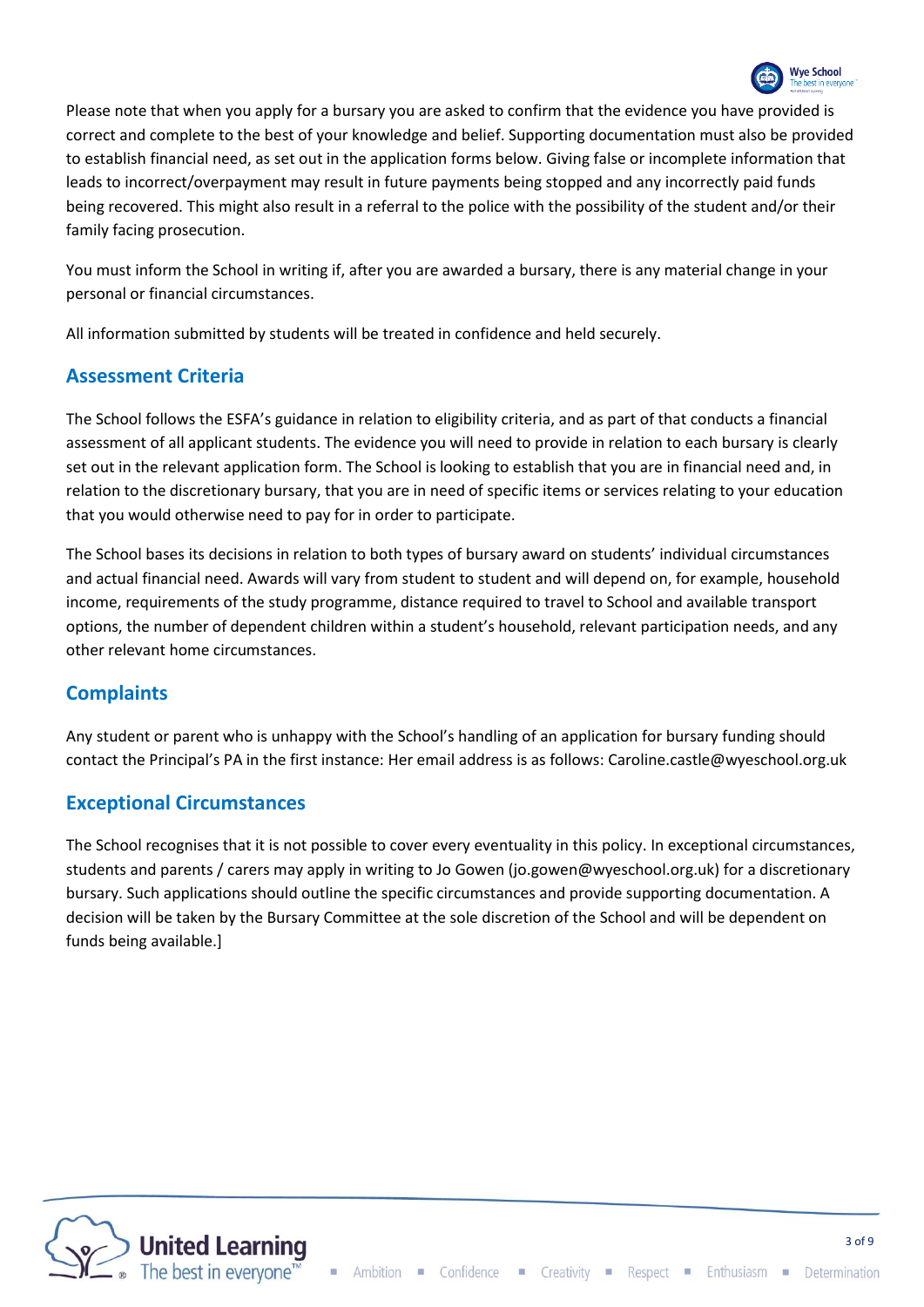

# **16 to 19 Bursary Fund Application: Defined Vulnerable Groups Bursary**

Defined Vulnerable Group Bursary: for students in financial need who are in care, care leavers, students receiving Income Support (or Universal Credit) in their own name and disabled students in receipt of both Employment Support Allowance and Disability Living Allowance or Personal Independence payments.

Please read the School's Bursary guidance carefully before completing and submitting your application.

#### **Section A (to be completed by the student)**

| Student's full name:                          | <b>Tutor Group:</b> |
|-----------------------------------------------|---------------------|
| Student's full address<br>including postcode: |                     |
| Contact telephone<br>number:                  |                     |
| Email address:                                |                     |

I wish to claim support from the 16 to 19 Defined Vulnerable Group bursary fund, and I provide the following information as evidence of **my personal circumstances** (please tick as appropriate and attach documentary evidence)

|                                                                                                | Tick as appropriate |  |
|------------------------------------------------------------------------------------------------|---------------------|--|
| Written Local Authority evidence of looked-after or care status, or of previous                |                     |  |
| looked-after status.                                                                           |                     |  |
| For students in receipt of Income Support who are financially supporting themselves            |                     |  |
| / and someone who is dependent on them, a copy of the award notice in their own                |                     |  |
| name.                                                                                          |                     |  |
| For students in receipt of Universal Credit who are financially supporting themselves          |                     |  |
| / and someone who is dependent on them who is living with them, a copy of the                  |                     |  |
| award notice in their own name, plus a tenancy agreement in the student's name, a              |                     |  |
| child benefit receipt, a child benefit receipt, child(ren)'s birth certificate, utility bills  |                     |  |
| etc.                                                                                           |                     |  |
| For students in receipt of Universal Credit or Employment and Support Allowance in             |                     |  |
| their own right, a copy of the claim / award notice, plus evidence of receipt of               |                     |  |
| Disability Living Allowance or Personal Independence Payments.                                 |                     |  |
| Other relevant financial evidence relating to household income or circumstances                |                     |  |
| (please specify).                                                                              |                     |  |
| Information provided is for this purpose only and will be treated in the strictest confidence. |                     |  |

**I confirm that I have read the school's attached guidance, and the information provided on this form is correct.**

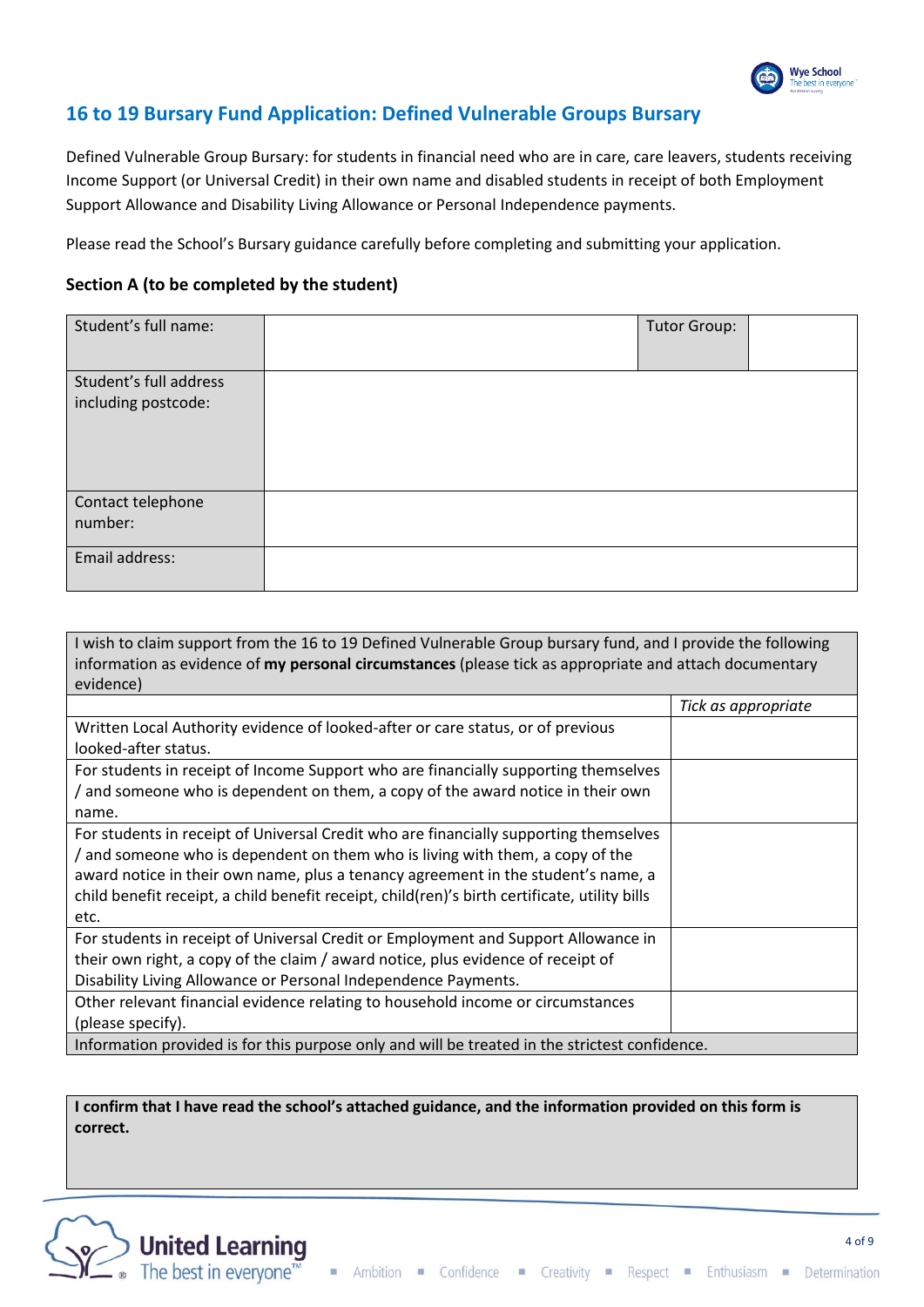

**I understand that any false information given, or failure to notify the head of sixth form of a change in personal circumstances, will result in disqualification of support, and may result in further action.**

**I understand that I may have to repay part or all of this assistance offered if my attendance, conduct, or progress is not satisfactory.**

**I confirm I consider myself / my child to be in financial need.**

| Student signature:         | Date: |
|----------------------------|-------|
|                            |       |
|                            |       |
|                            |       |
|                            |       |
|                            |       |
| Parent/Guardian signature: | Date: |
|                            |       |
|                            |       |
|                            |       |
|                            |       |
|                            |       |

#### **Section B (to be completed by the student)**

| <b>Student Bank/Building Society Details</b>                                                             |  |            |  |
|----------------------------------------------------------------------------------------------------------|--|------------|--|
| To receive payments, you must have a bank account in your own name. If you do not have a bank            |  |            |  |
| account, you need to open one before completing this form                                                |  |            |  |
| Name of Account Holder:                                                                                  |  |            |  |
| Name of Bank:                                                                                            |  |            |  |
| <b>Branch Address:</b>                                                                                   |  |            |  |
| <b>Account Number:</b>                                                                                   |  | Sort Code: |  |
| Please note that if your application for the 16 to 19 Bursary Fund is unsuccessful these details will be |  |            |  |
| shredded. For those that are successful, these details will be kept securely and confidentially, in line |  |            |  |
| with ESFA requirements.                                                                                  |  |            |  |

#### **Section C (to be completed by Bursary Fund Administrator)**

| I have seen the evidence required for the full bursary and have placed copies on the student's files. |                  |  |
|-------------------------------------------------------------------------------------------------------|------------------|--|
| Bursary Committee members in attendance:                                                              | Date of meeting: |  |
|                                                                                                       |                  |  |
|                                                                                                       |                  |  |
|                                                                                                       |                  |  |
|                                                                                                       |                  |  |
| Award approved / amount:                                                                              |                  |  |
|                                                                                                       |                  |  |
|                                                                                                       |                  |  |

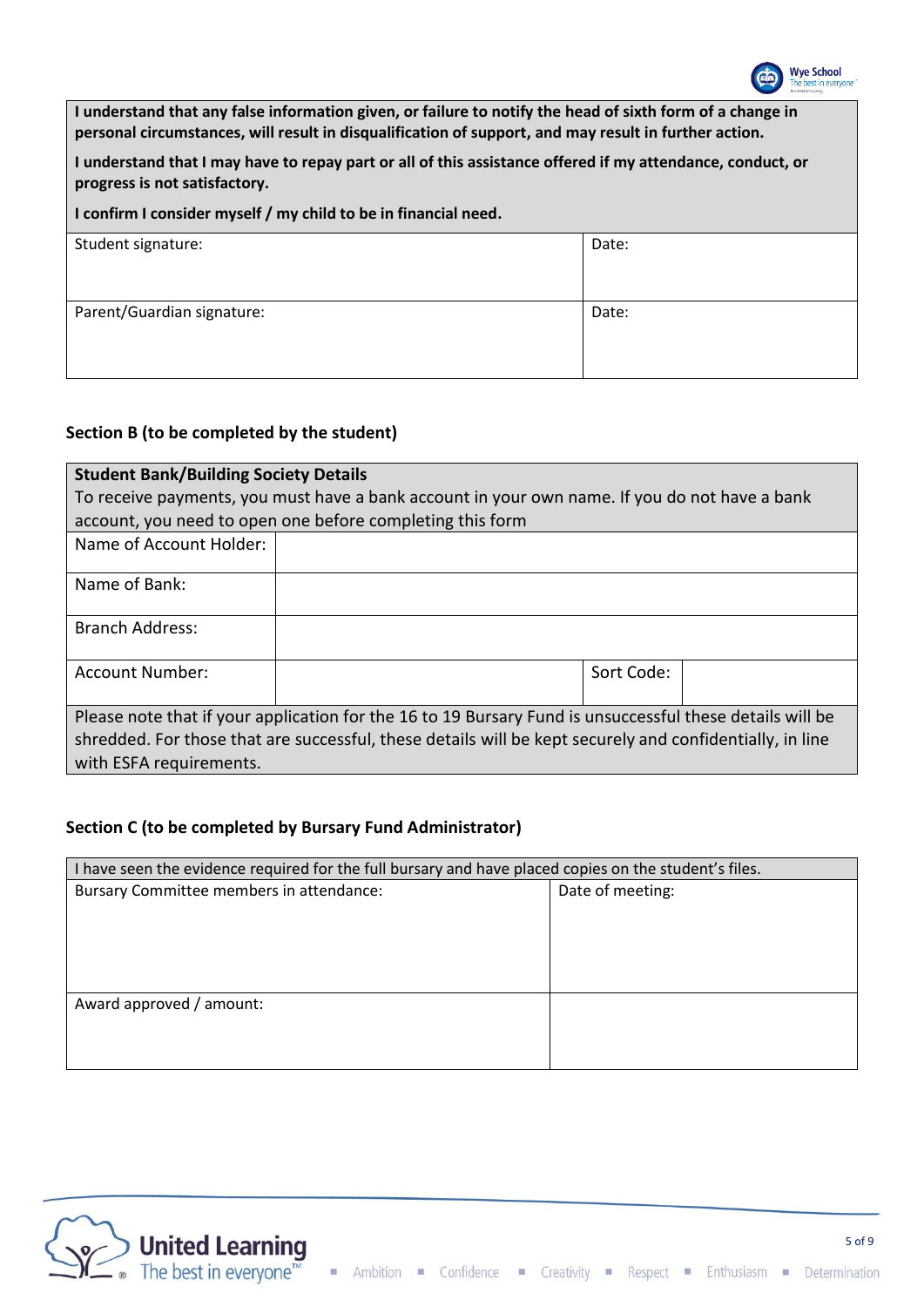

| Actions agreed to reimburse student: |       |
|--------------------------------------|-------|
| Administrator name and signature:    | Date: |
| Finance authorisation:               | Date: |

# **Please send completed forms to the Head of Sixth Form – Dr John Marks**

# **Email: john.marks@wyeschool.org.uk**

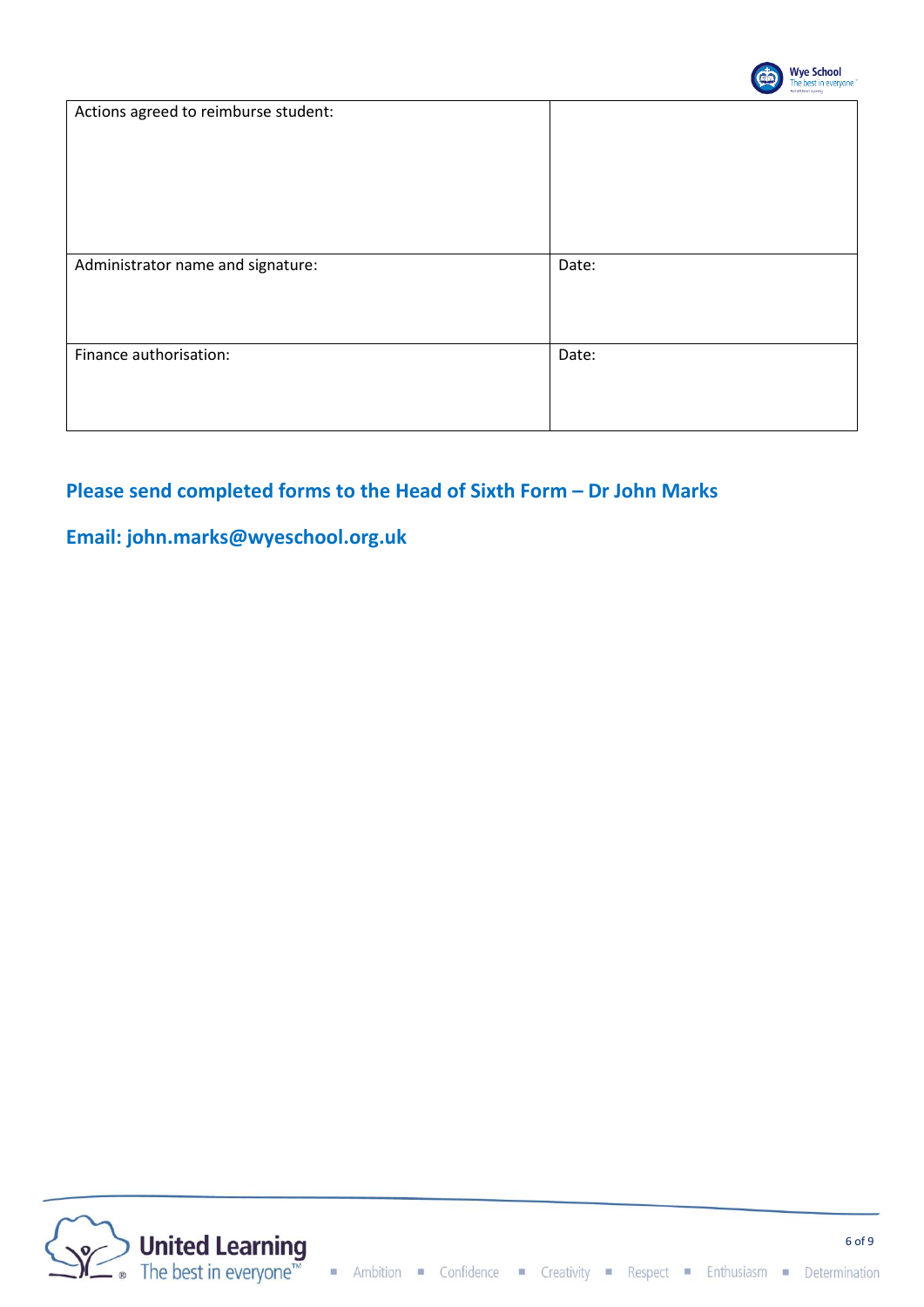

# **16 to 19 Bursary Fund Application: Discretionary Bursary**

Discretionary Bursary: for students from lower income households where support is necessary to overcome financial barriers and enable participation. This would typically include students from households in receipt of benefits OR students with an identifiable financial need.

#### **Section A (to be completed by the student)**

| Student's full name:                          | Tutor Group: |  |
|-----------------------------------------------|--------------|--|
| Student's full address<br>including postcode: |              |  |
| Contact telephone<br>number:                  |              |  |
| Email address:                                |              |  |

| I wish to claim support from the 16 to 19 discretionary bursary fund, and I provide the following information as<br>evidence of my household circumstances (please tick as appropriate and attach documentary evidence). All |                     |  |
|------------------------------------------------------------------------------------------------------------------------------------------------------------------------------------------------------------------------------|---------------------|--|
| documentation should relate to the current financial year. Please note you do not have to provide all of the                                                                                                                 |                     |  |
| evidence below - any evidence you provide will be taken into consideration.                                                                                                                                                  |                     |  |
|                                                                                                                                                                                                                              | Tick as appropriate |  |
| Universal Credit, Income Support, or Employment and Support Allowance: all pages                                                                                                                                             |                     |  |
| of the 3 most recent award statements showing earnings for each period.                                                                                                                                                      |                     |  |
| Disability Living Allowance, Carers Allowance, or Personal Independence Payments.                                                                                                                                            |                     |  |
| P60 or 2 months' pay slips, or 4 weekly slips dated within 3 months.                                                                                                                                                         |                     |  |
| Audited accounts or official tax return or tax credits showing self-employed income.                                                                                                                                         |                     |  |
| Pension – official letter showing an ongoing pension.                                                                                                                                                                        |                     |  |
| Council Tax Reduction - all pages of an official letter showing ongoing benefit.                                                                                                                                             |                     |  |
| Child Tax Credit and Income above $£16,190$ per year - all pages of the tax credits                                                                                                                                          |                     |  |
| award or bank statements showing 3 consecutive payments dated within 3 months.                                                                                                                                               |                     |  |
| Entitlement to any other benefits - housing benefit etc                                                                                                                                                                      |                     |  |
| Details of any other income / earnings                                                                                                                                                                                       |                     |  |

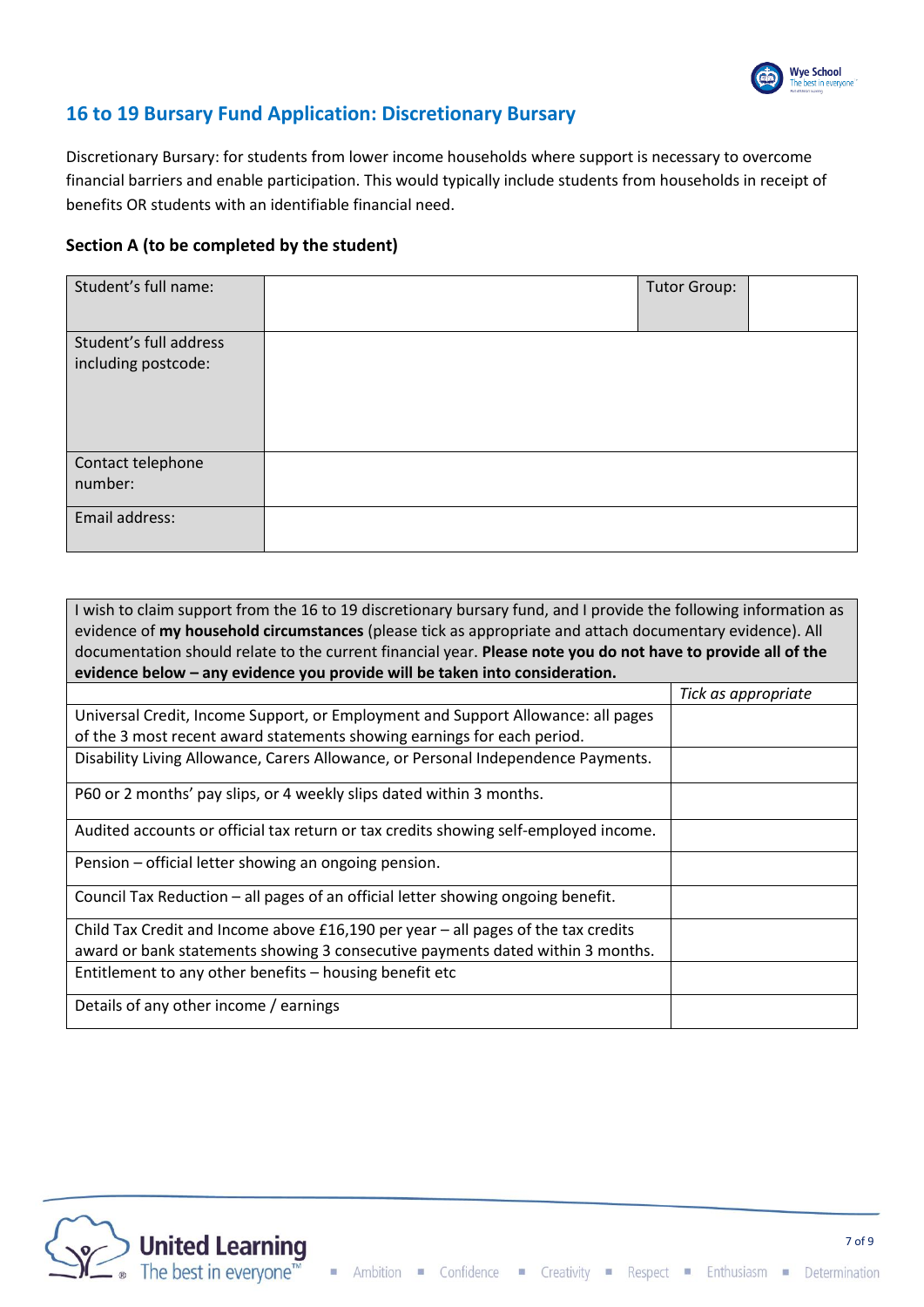

| Other relevant evidence relating to household income or circumstances (please<br>specify), e.g., in receipt of free school meals in Year 11, number of dependent<br>children etc.                                                                    |      |  |
|------------------------------------------------------------------------------------------------------------------------------------------------------------------------------------------------------------------------------------------------------|------|--|
| Information provided is for this purpose only and will be treated in the strictest confidence.                                                                                                                                                       |      |  |
| Please detail what financial support you need and the costs applicable<br>to the best of your knowledge when submitting the claim e.g., travel,<br>essential books, equipment, or specialist clothing (such as protective<br>overalls, for example). | Cost |  |
|                                                                                                                                                                                                                                                      |      |  |
|                                                                                                                                                                                                                                                      |      |  |
|                                                                                                                                                                                                                                                      |      |  |
|                                                                                                                                                                                                                                                      |      |  |
|                                                                                                                                                                                                                                                      |      |  |
| Total costs applicable:                                                                                                                                                                                                                              | £    |  |

*NB: For audit purposes all receipts, invoices, etc must be filed with this claim to verify payment.*

**I confirm that I have read the attached guidance, and the information provided on this form is correct.**

**I understand that any false information given, or failure to notify the Head of Sixth form of a change in personal circumstances, will result in disqualification of support, and may result in further action.**

**I understand that I may have to repay part, or all of this assistance offered if my attendance, conduct, or progress is not satisfactory.**

**I confirm I consider myself / my child to be in financial need.**

| Student signature:         | Date: |
|----------------------------|-------|
| Parent/Guardian signature: | Date: |